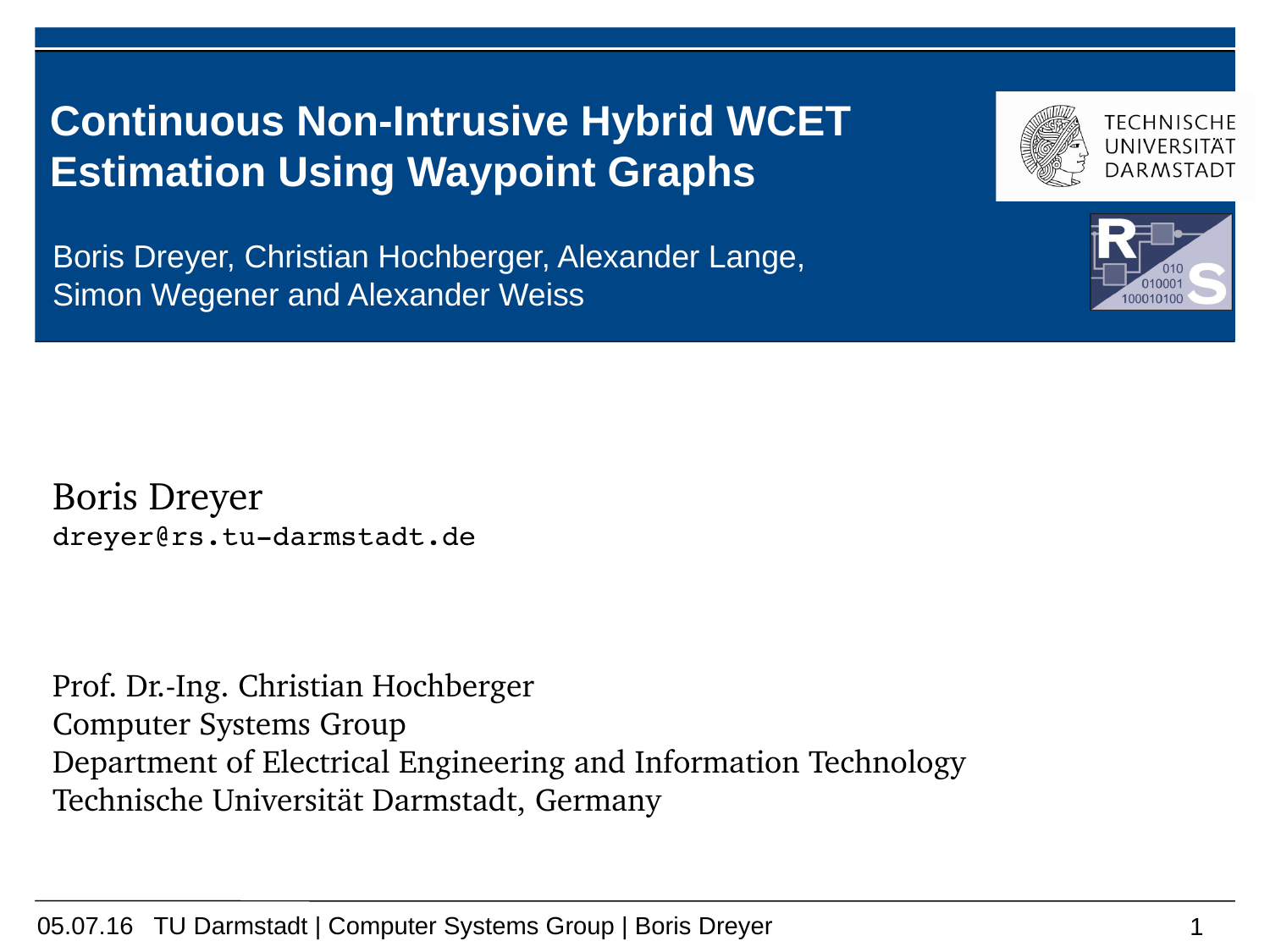



This work was funded within the project CONIRAS by the German Federal Ministry for Education and Research with the funding ID 01IS13029. The responsibility for the content remains with the authors.

**GFFÖRDFRT VOM** 



**Bundesministerium** für Bildung und Forschung





05.07.16 TU Darmstadt | Computer Systems Group | Boris Dreyer 2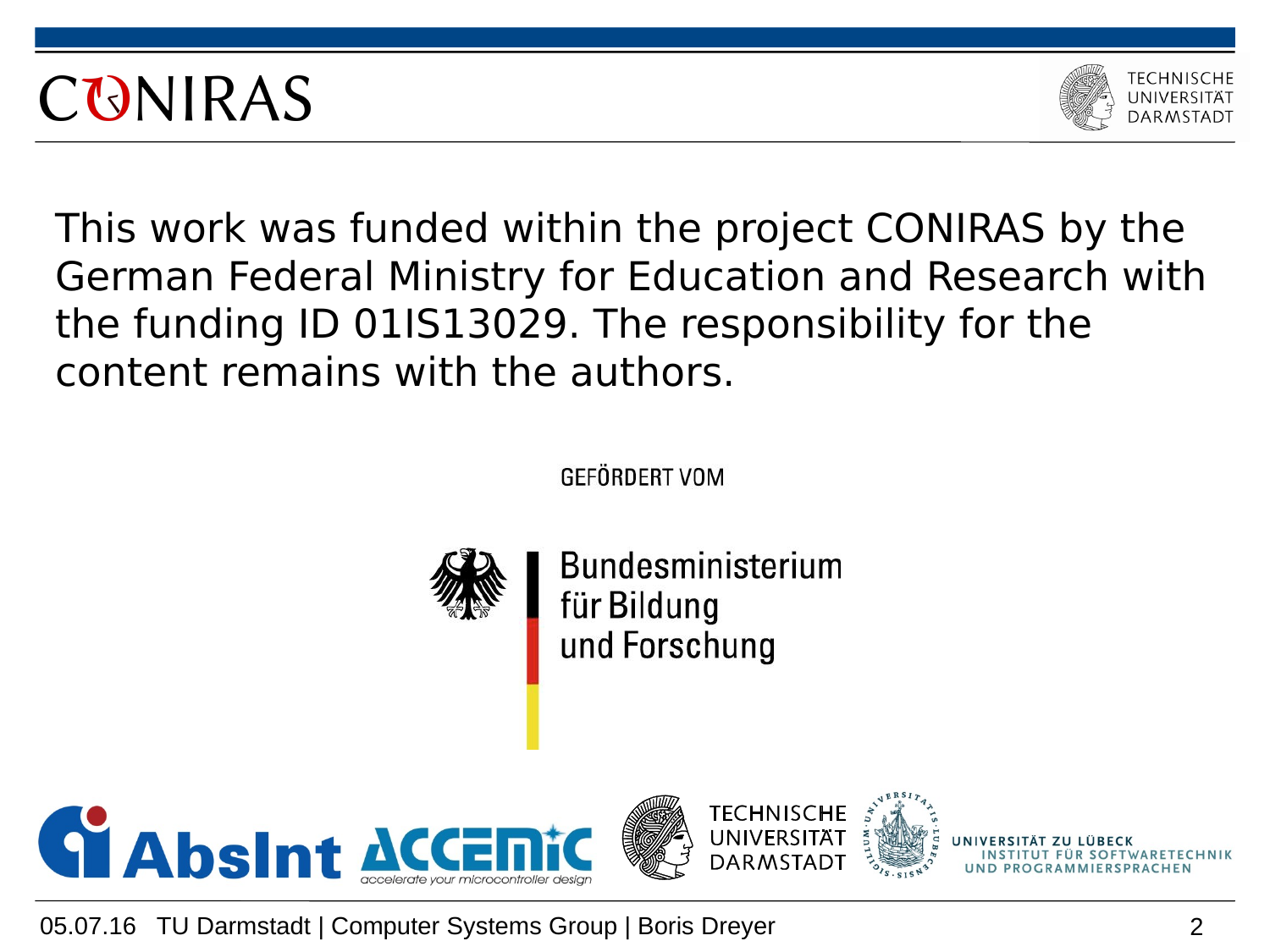## **Agenda**



- **Motivation**
	- Measurement-based Execution Time Estimation
	- Program Flow Trace (PFT)
- **Waypoint based Worst Case Execution Time Estimation**
	- Waypoint Graph
	- Context Model
- **Evaluation**
	- TACLeBench
- **Conclusion**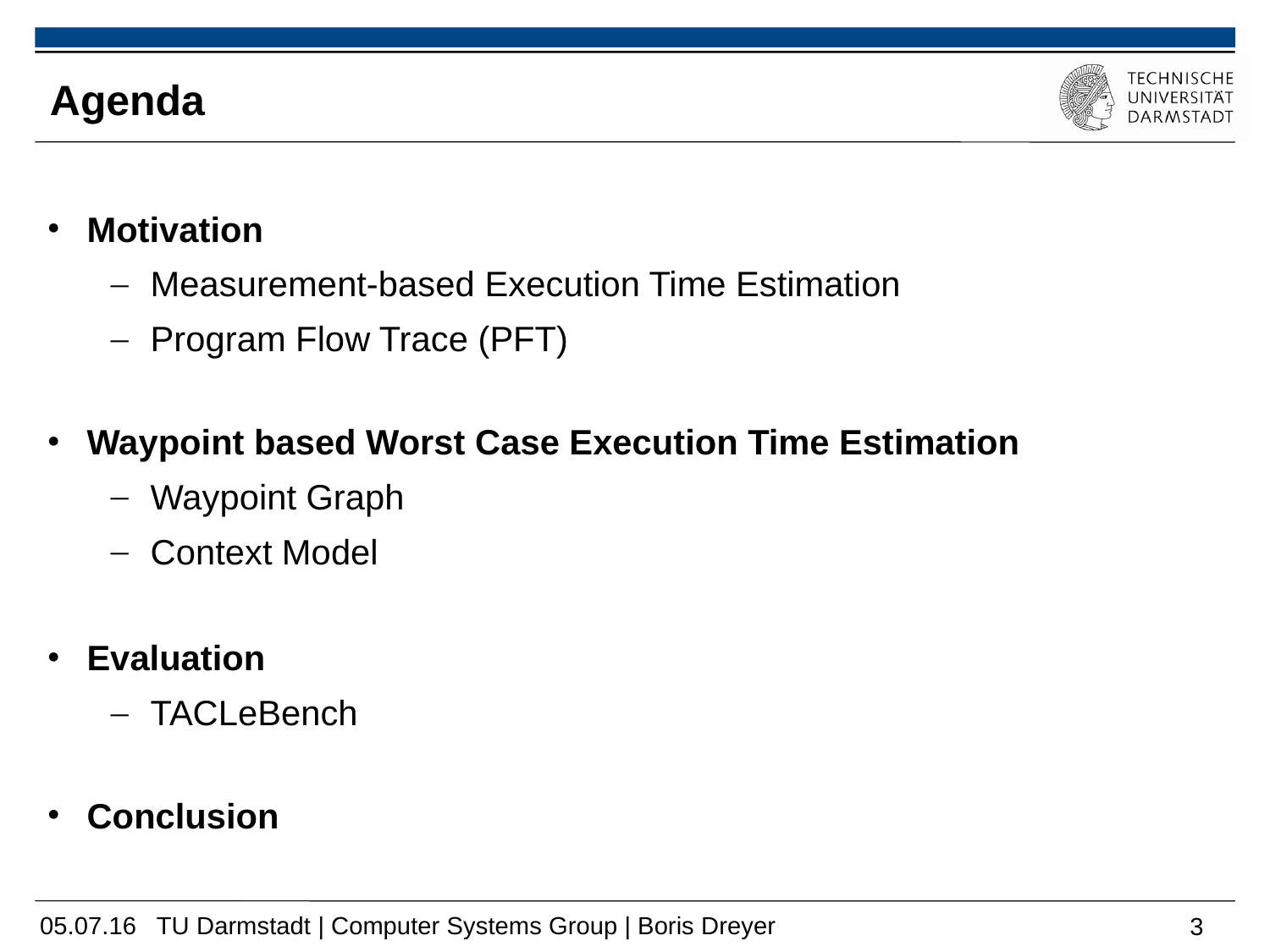## **Execution Time Estimation**



Boris Dreyer, Christian Hochberger, Simon Wegener, and Alexander Weiss.

## Precise Continuous Non-Intrusive Measurement-Based Execution Time Estimation.

- In Francisco J. Cazorla, editor, 15th International Workshop on Worst-Case Execution Time Analysis (WCET 2015), volume 47 of OpenAccess Series in Informatics (OASIcs), pages 45-54, Dagstuhl, Germany, 2015.
- Schloss Dagstuhl—Leibniz-Zentrum für Informatik.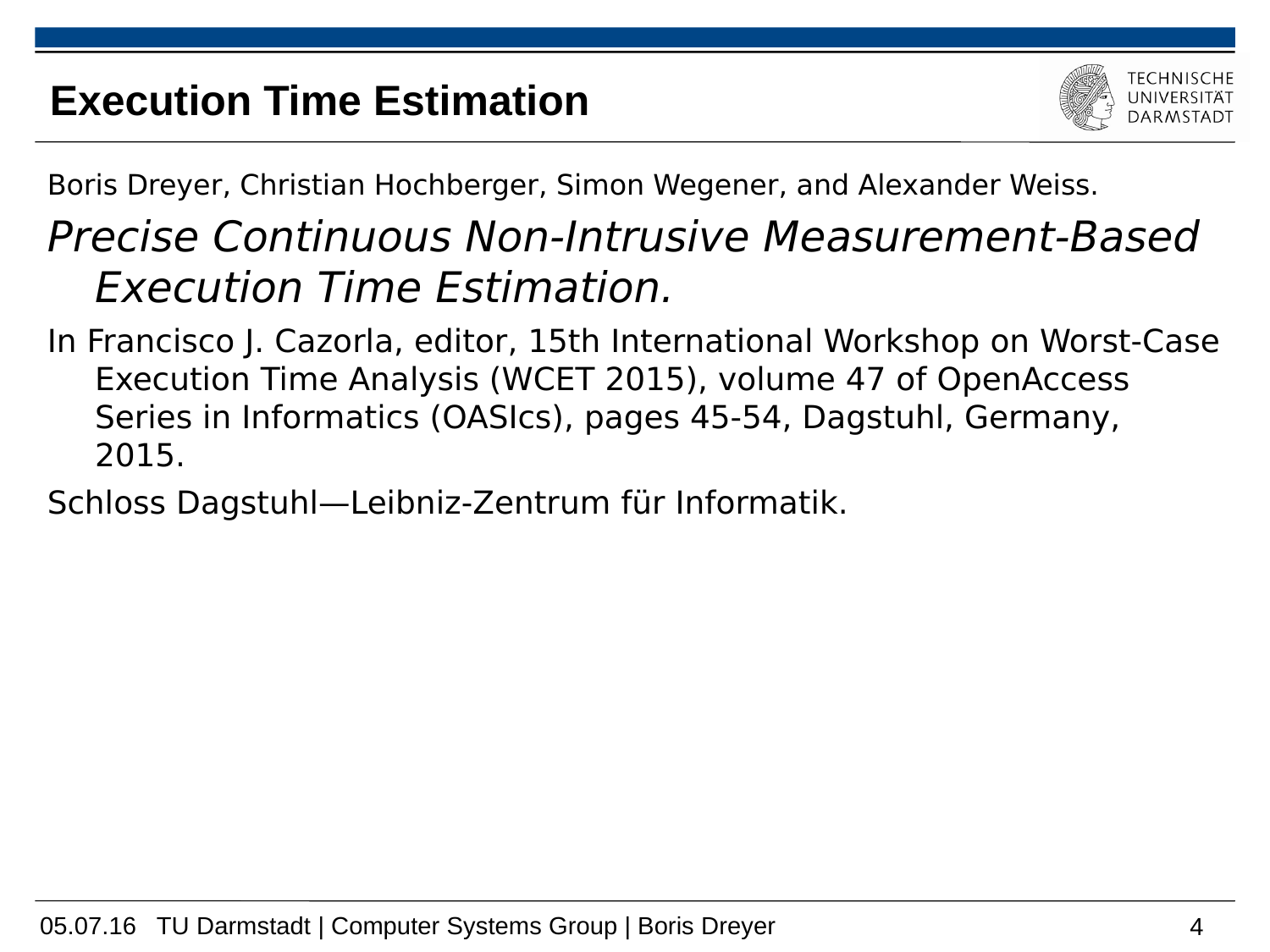## **WCET Estimation – BB Approach**



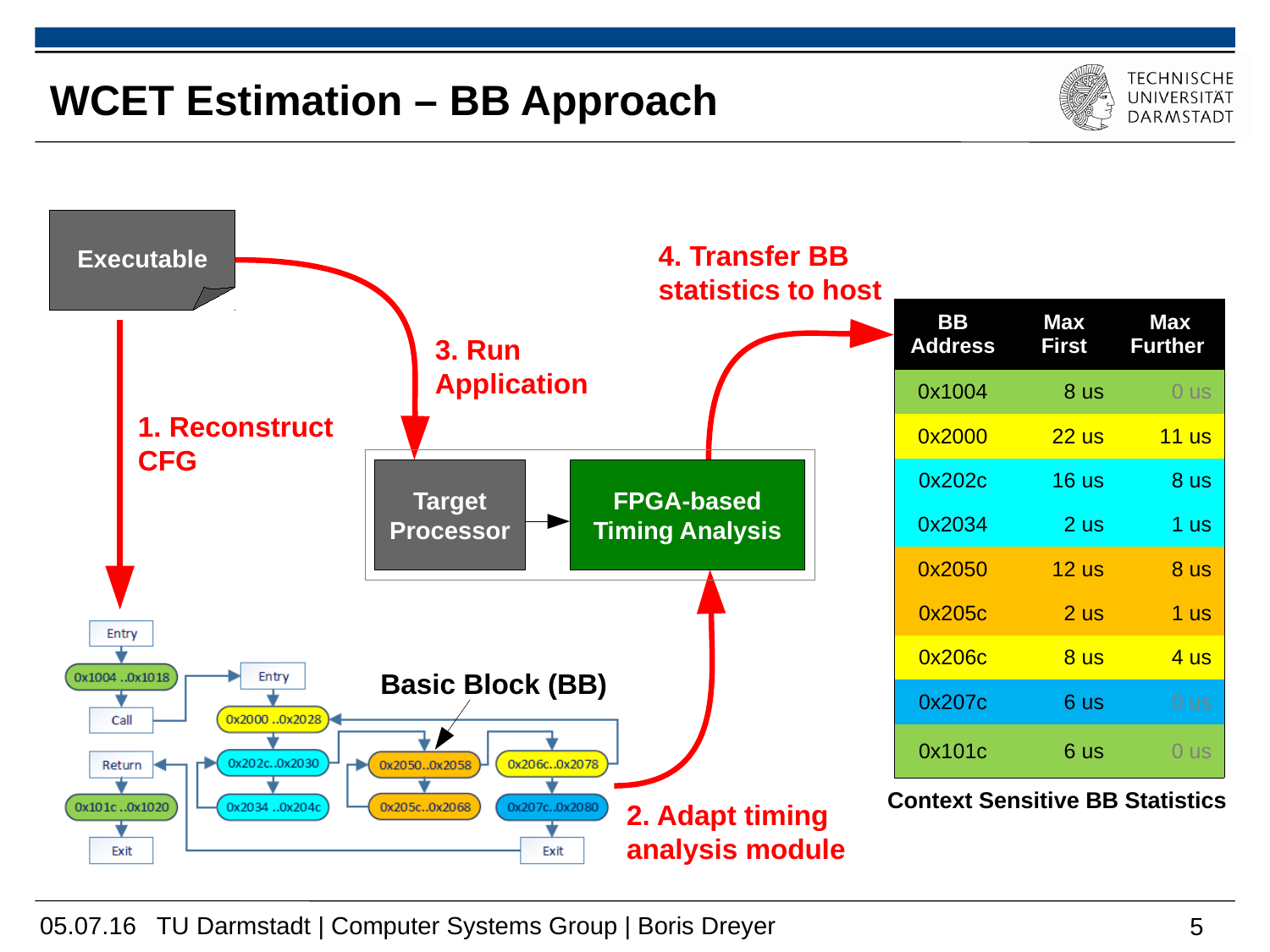## **WCET Estimation – BB Approach**



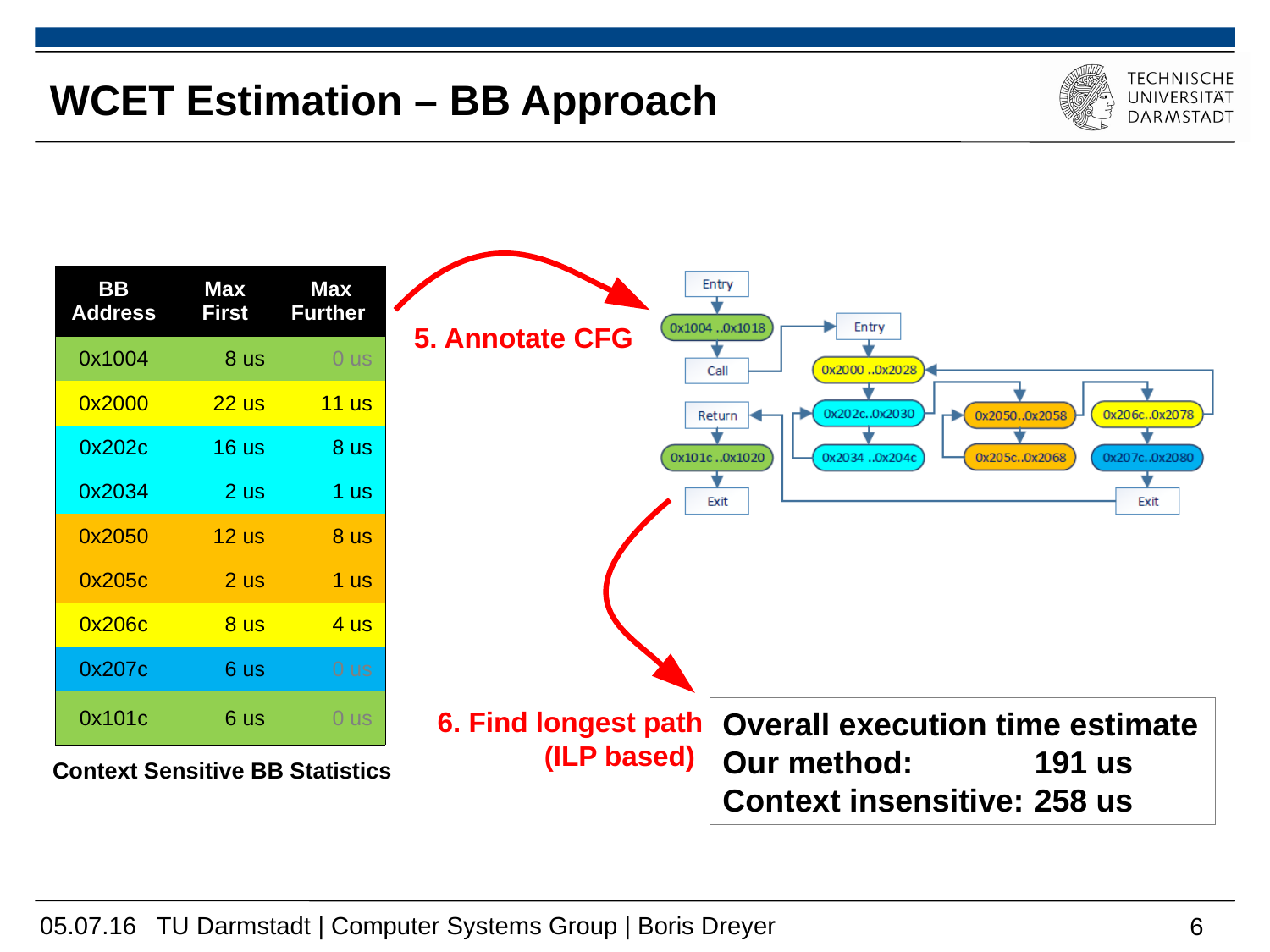#### **Embedded Trace Units**

**TECHNISCHE** UNIVERSITÄT **DARMSTADT** 

|                                                 |                                          |                                      |                      |            | <b>ARM Cortex A</b> |               |
|-------------------------------------------------|------------------------------------------|--------------------------------------|----------------------|------------|---------------------|---------------|
| ETU type                                        | <b>Nexus 5001</b>                        |                                      | <b>ARM Coresight</b> |            |                     |               |
| Implementation                                  | <b>Traditional</b><br>branch<br>messages | <b>Branch</b><br>history<br>messages | ETM <sub>v3</sub>    |            | ETM <sub>v4</sub>   | <b>PFT</b>    |
| <b>Program Flow</b><br><b>Observation Level</b> | <b>Branch</b>                            | <b>Branch</b>                        | <b>Instruction</b>   |            | <b>Branch</b>       | <b>Branch</b> |
| Cycle count                                     | <b>Yes</b>                               | <b>No</b>                            | <b>No</b>            | <b>Yes</b> | <b>Yes</b>          | <b>Yes</b>    |
| Applicable for<br>hybrid WCET<br>measurement    | <b>Yes</b>                               | <b>No</b>                            | <b>No</b>            | <b>Yes</b> | <b>Yes</b>          | <b>Yes</b>    |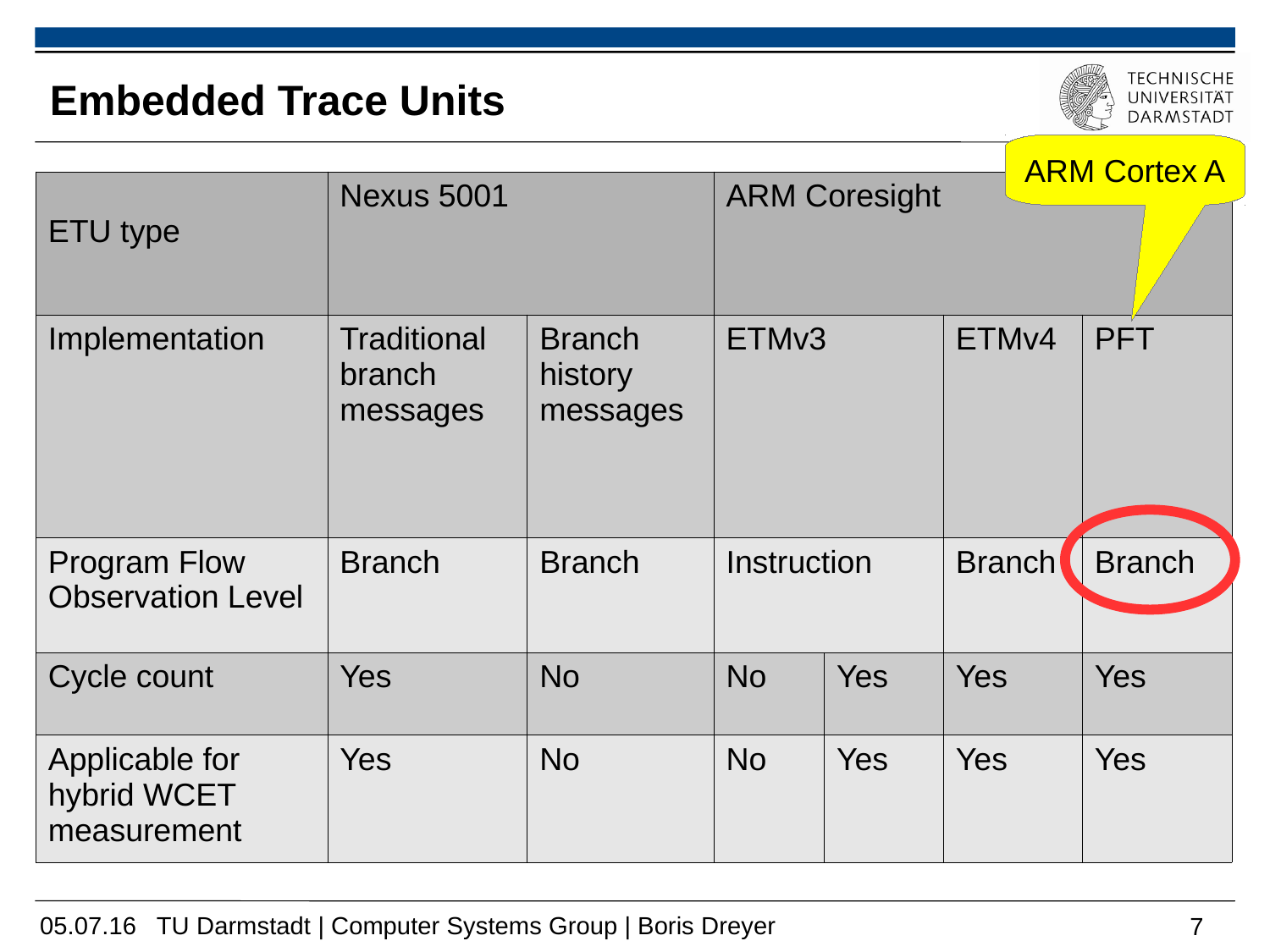#### **Basic Block Graph**



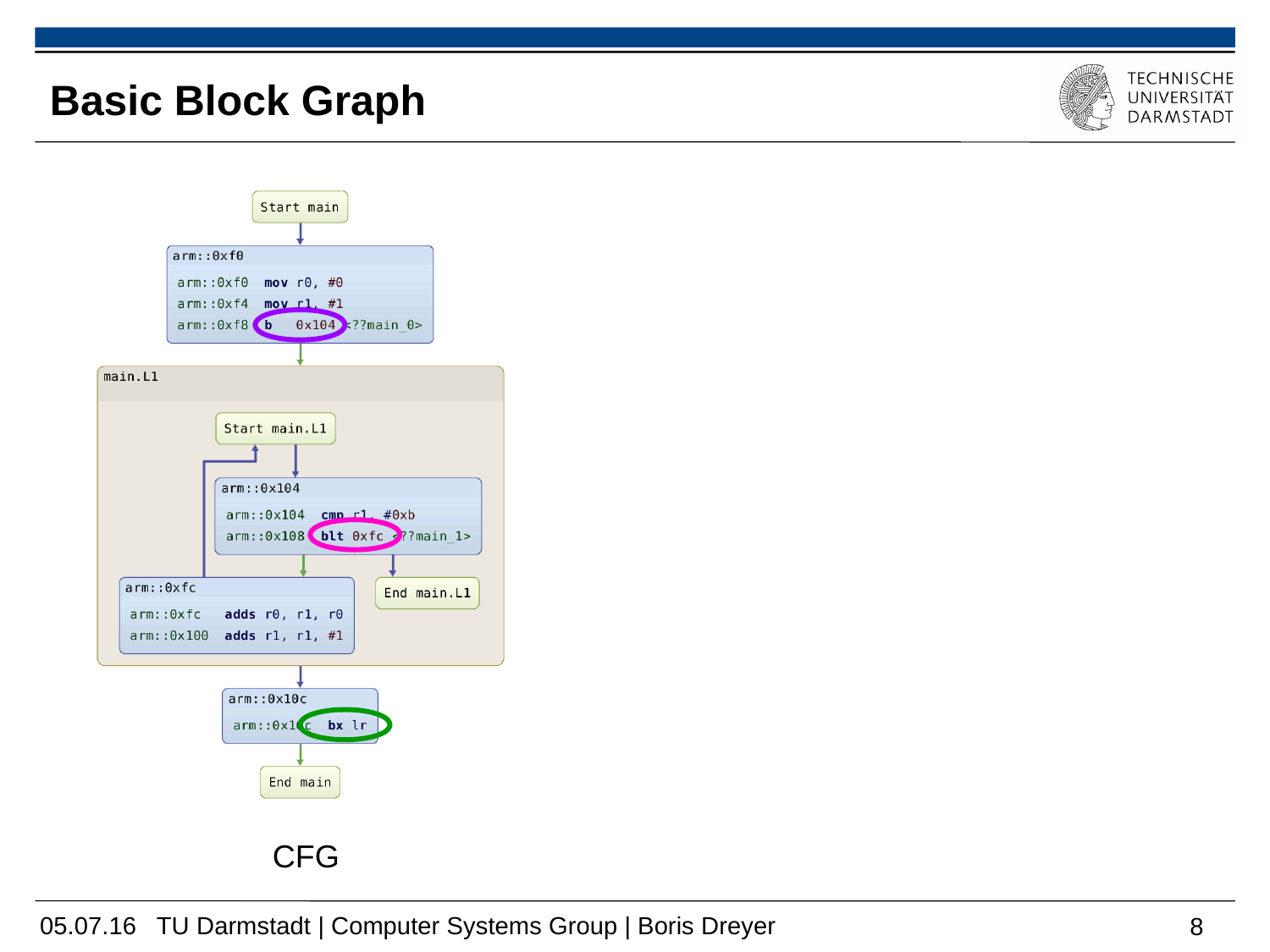#### **Basic Block Graph**



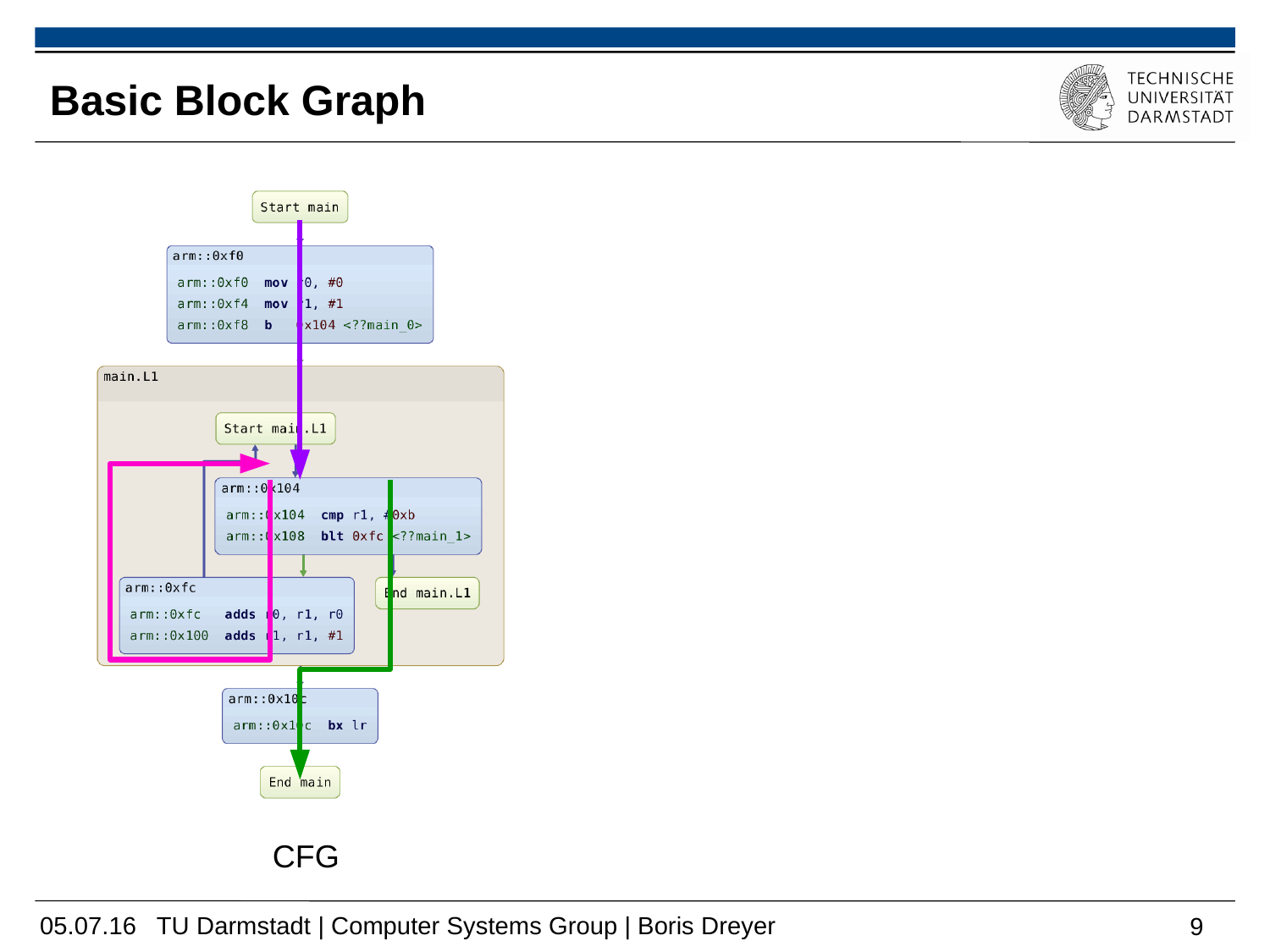#### **Basic Block Graph vs. Waypoint Graph**



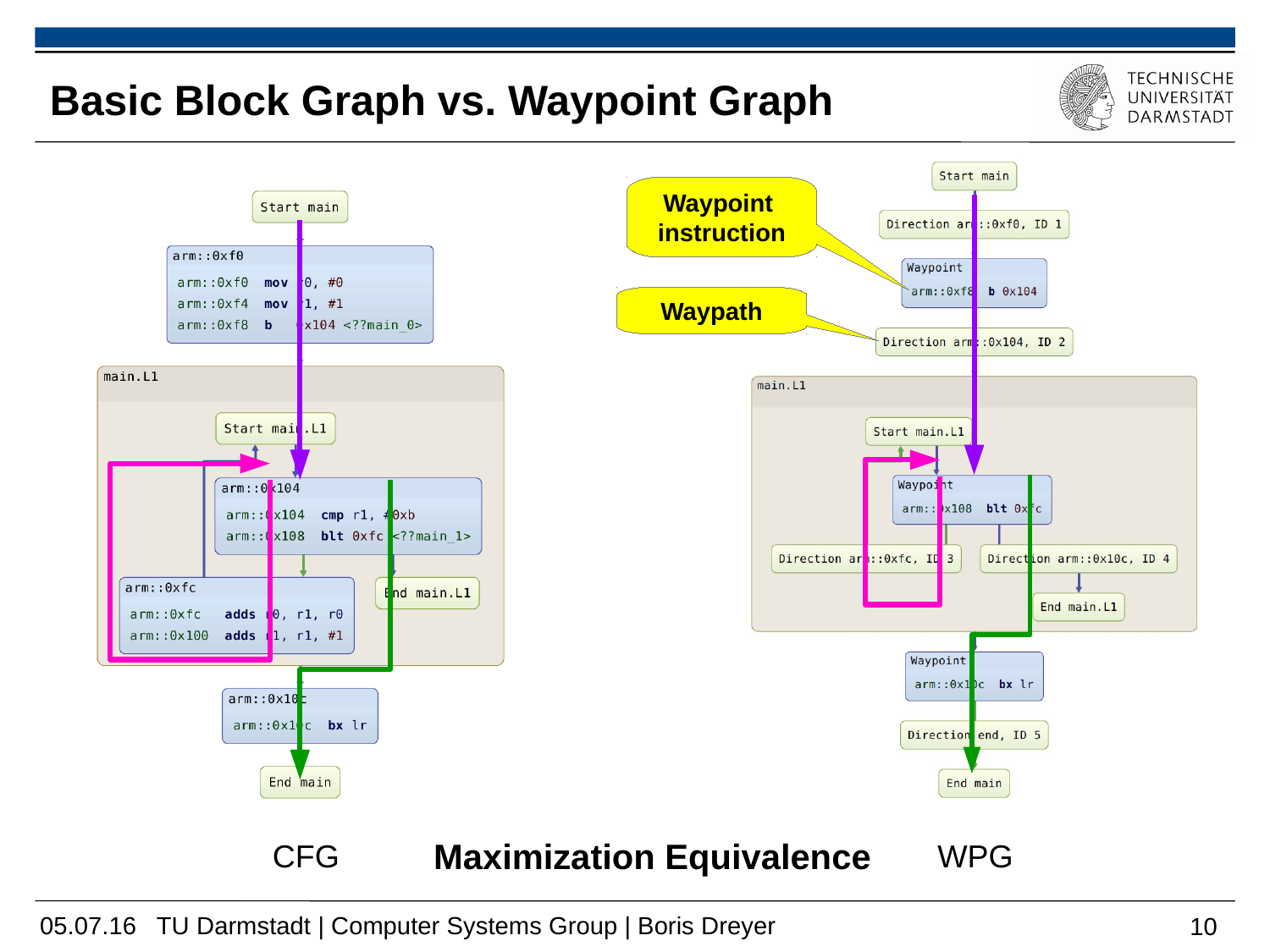## **WCET Estimation Using Waypoint Graphs**



TFCHNISCHF UNIVERSITÄT **DARMSTADT**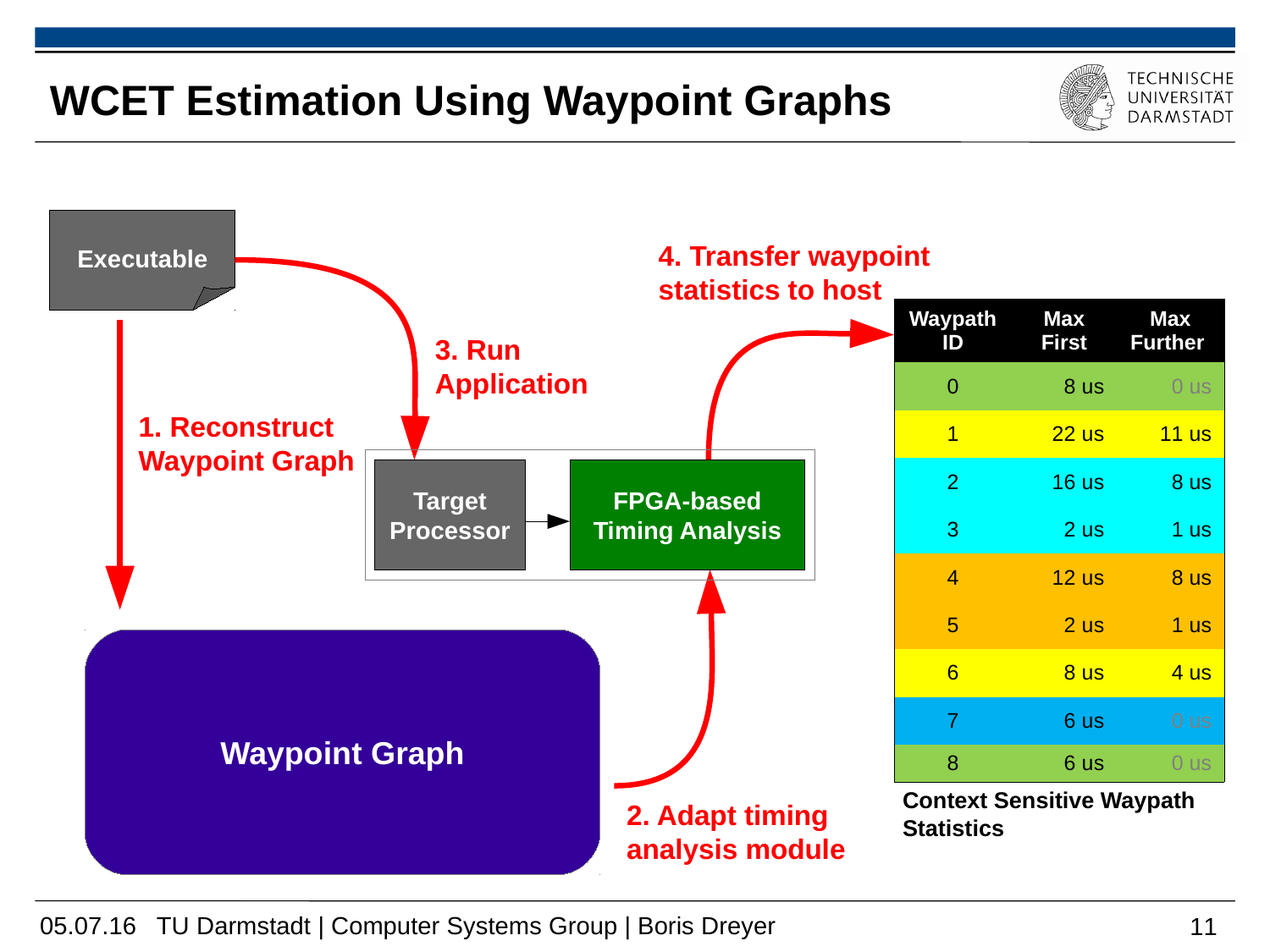## **WCET Estimation Using Waypoint Graphs**





**Context Sensitive Waypath Statistics**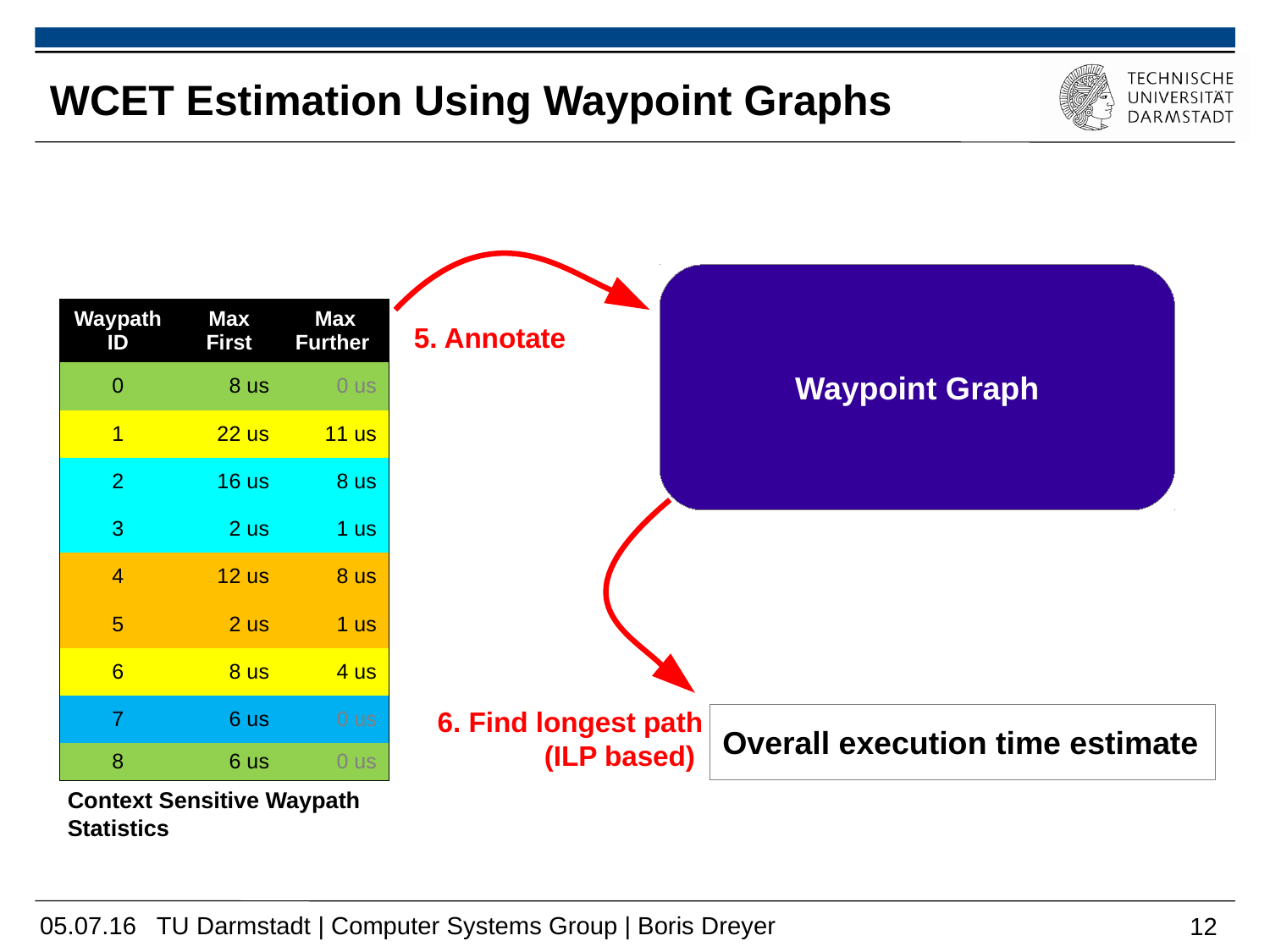## **Execution Time Estimation - Architecture**



**WPG Generation 1. Offline Pre-processing Executable (CFG Analysis) 2. Context Sensitive** Real-time trace processing tool **Statistics** Message processing **Instrumentation Trace Loop Automata** SoC 良良良 **Cluster** Data Trace Runtime CPUO → Q Q Q verification Per ge pre-proc Ownership Trace CPU1  $\rightarrow$ Per Trace **WCET** port CPU2→只只只 measurement Mem **Min, Max, Avg. Watchpoint Trace** CPU3 → Q Q Q Mem **Statistics** 肉肉肉 Instrution Instruction **Reconstruction 3. Offline Post-processing Timing Report Timing Analysis**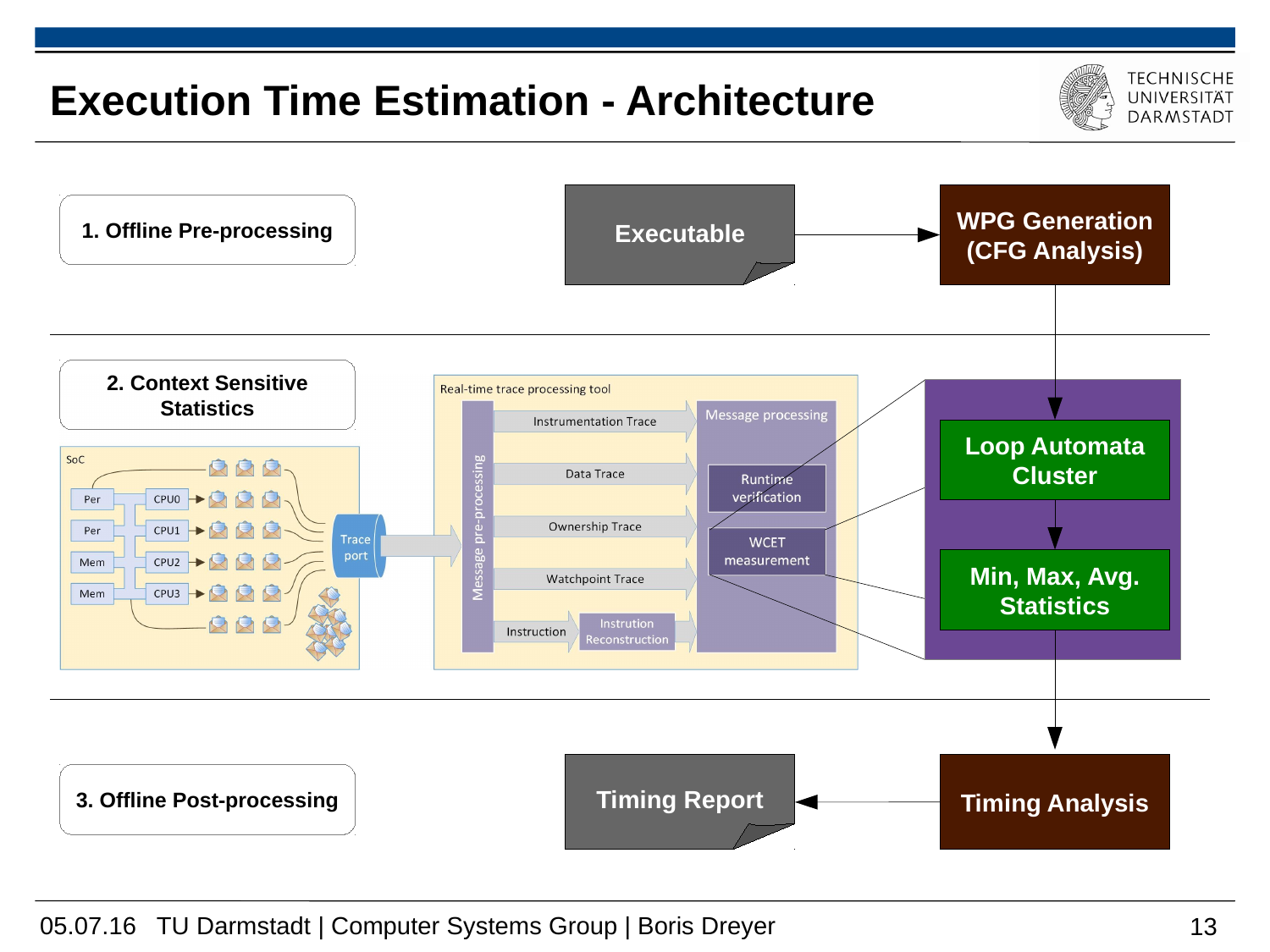#### **Loop Automata Cluster**



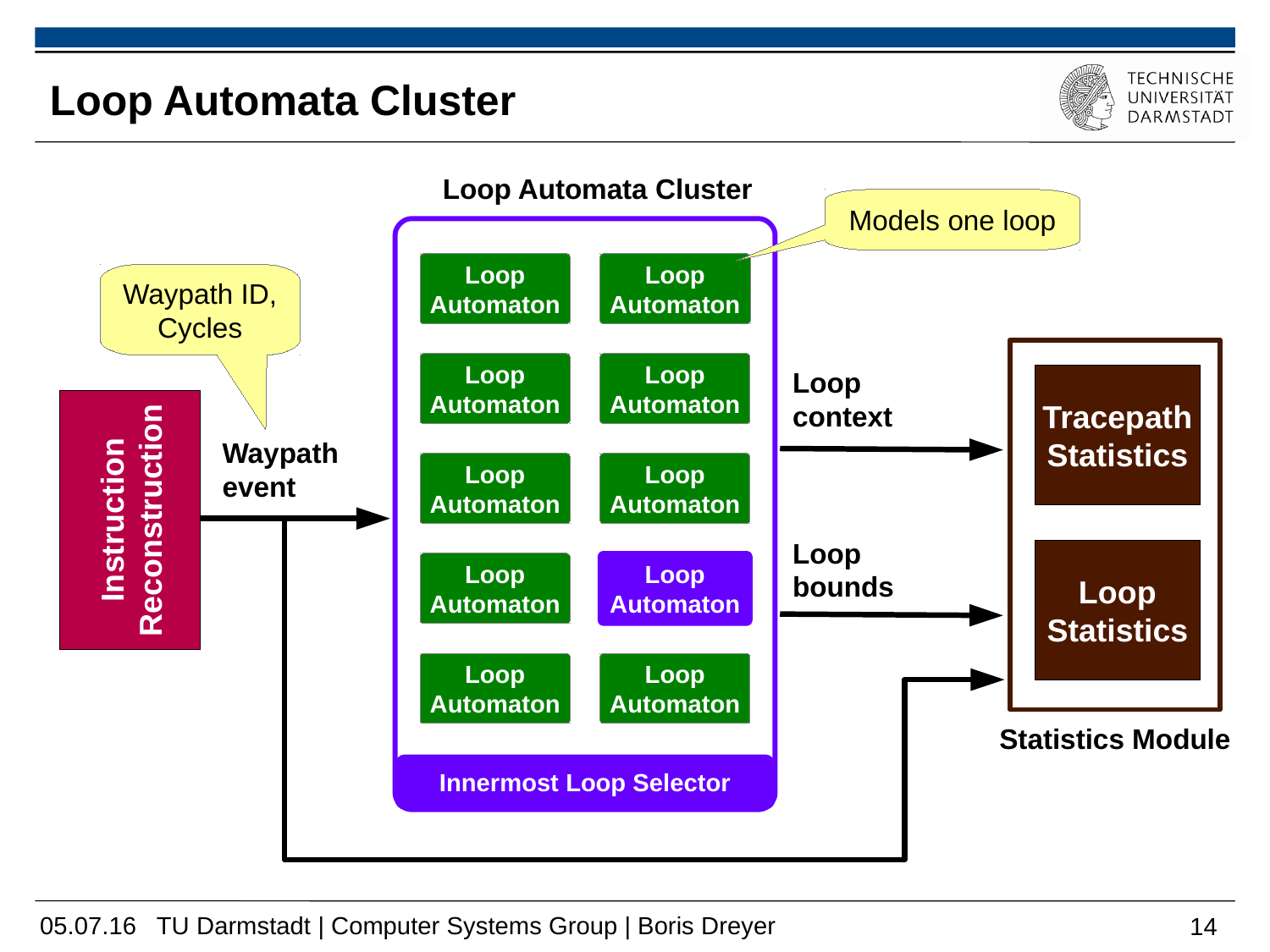#### **Loop Automata**



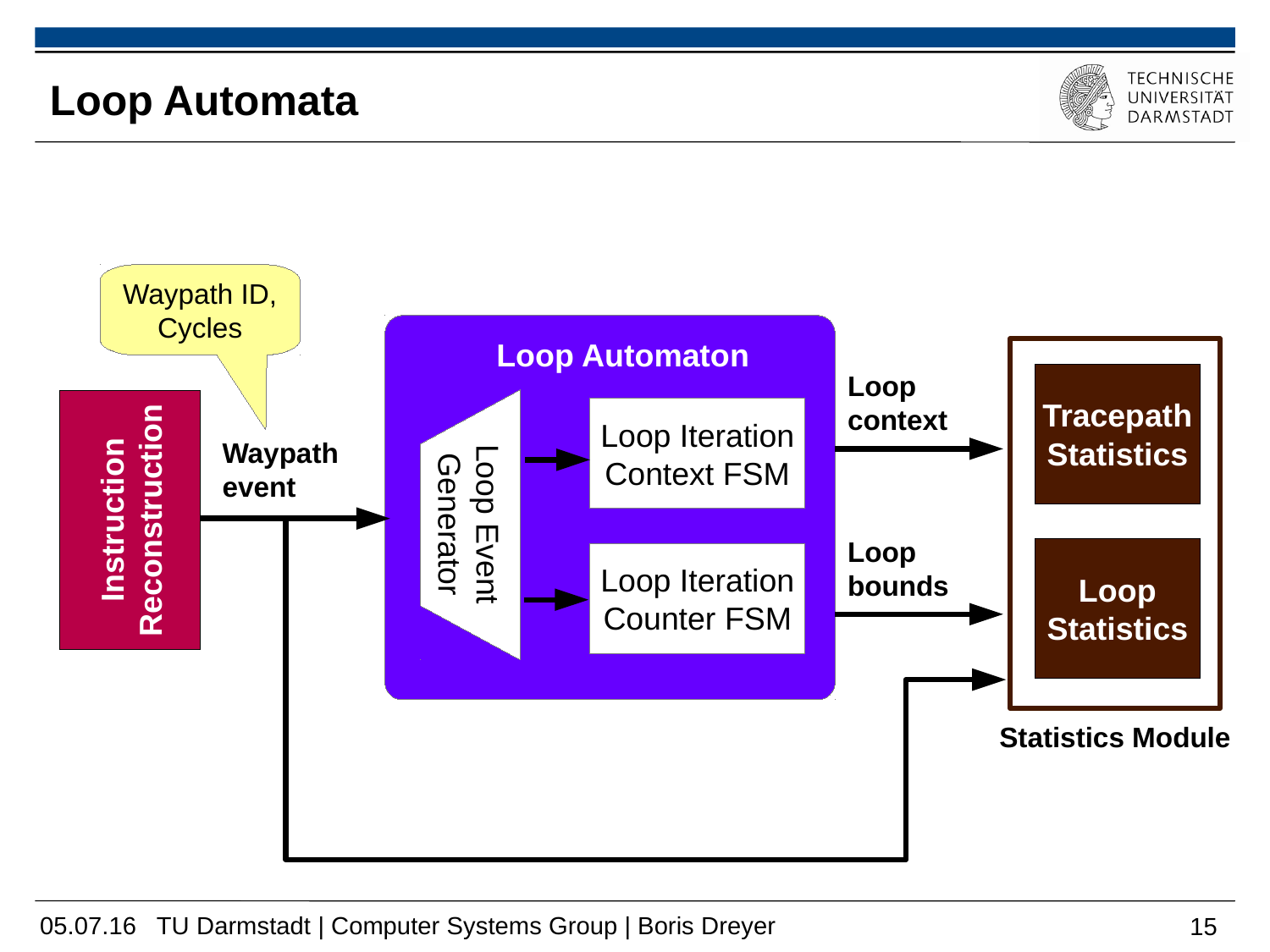#### **Loop Event Generator**





Comparator Tree Set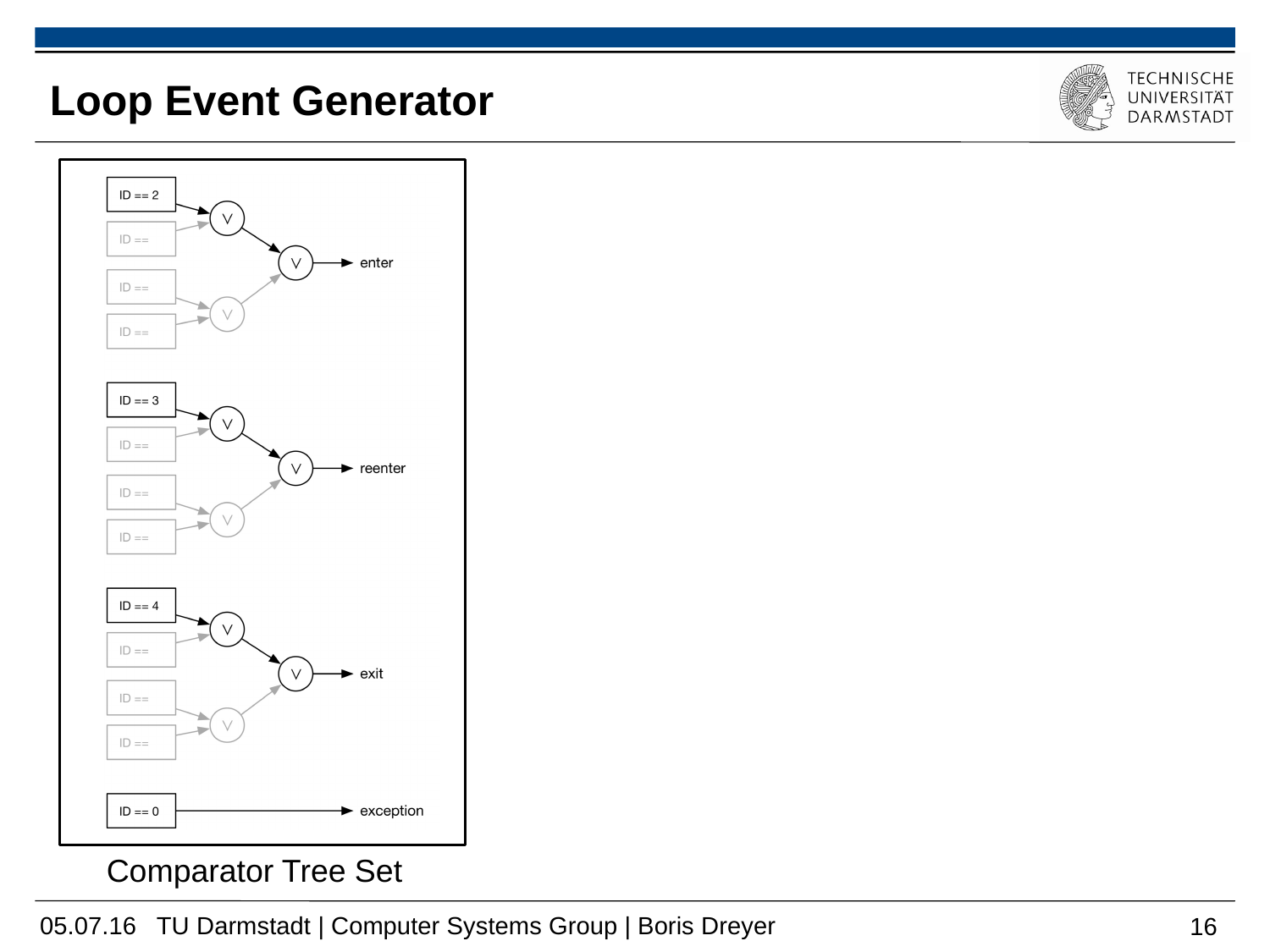## **Evaluation Setting**



- **Xilinx Zynq XC7Z020-1CLG484C**
	- Dual-core ARM Cortex-A9 (666 MHz)
	- 32 kilobytes of L1 cache
	- 512 kilobytes of L2 cache (disabled)
	- SRAM data memory
- **DDR3 instruction memory (533 MHz)**
- **TACLeBench benchmark collection**
	- Executing each benchmark ten times
	- With and without L1 instruction cache enabled
- **Xilinx SDK 2016.1**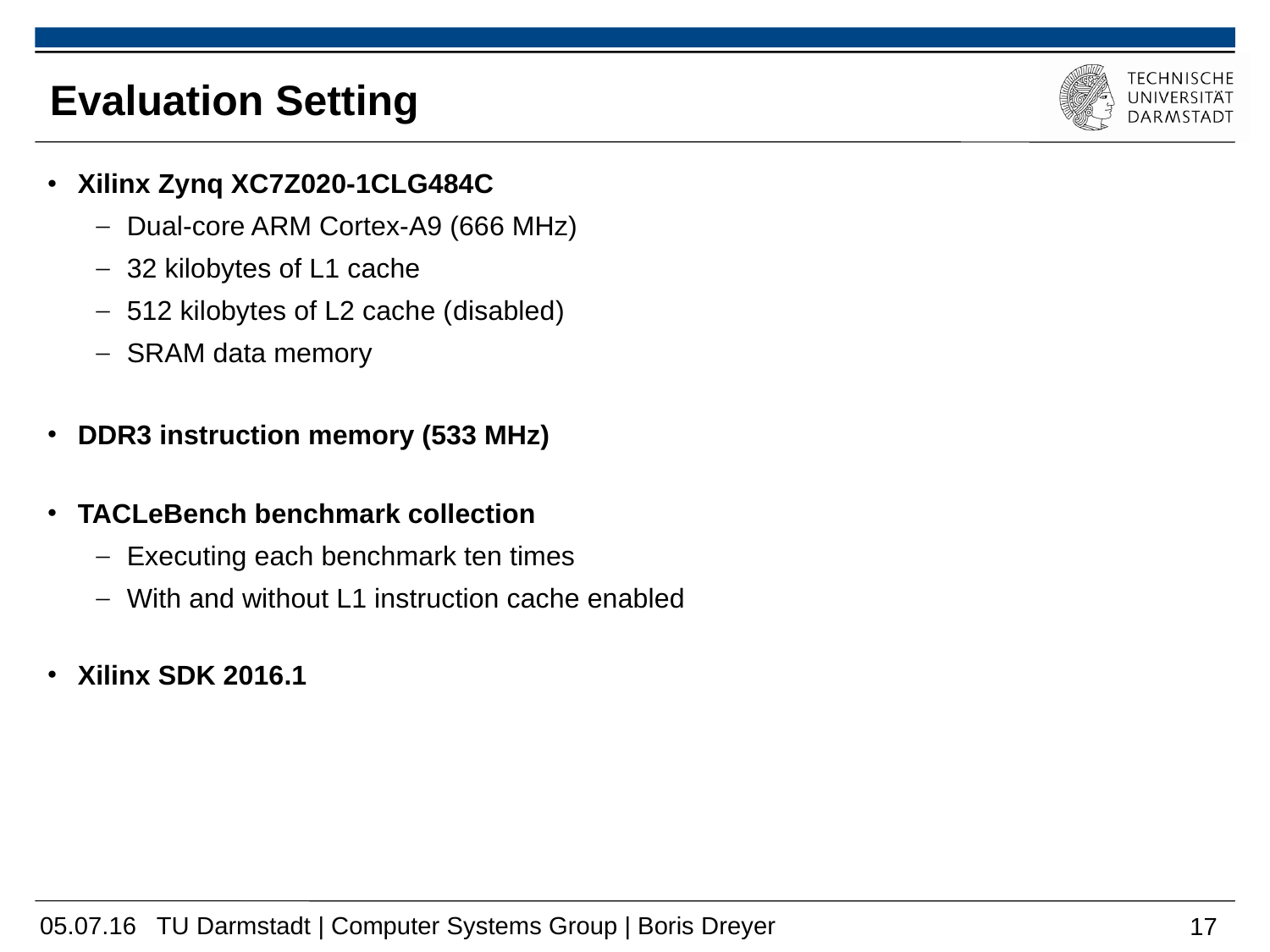### **Context-Insensitive Overestimation (Ratio)**

#### **Context-insensitive runtime estimation / End-to-End runtime**



**TECHNISCHE** UNIVERSITÄT **DARMSTAD1**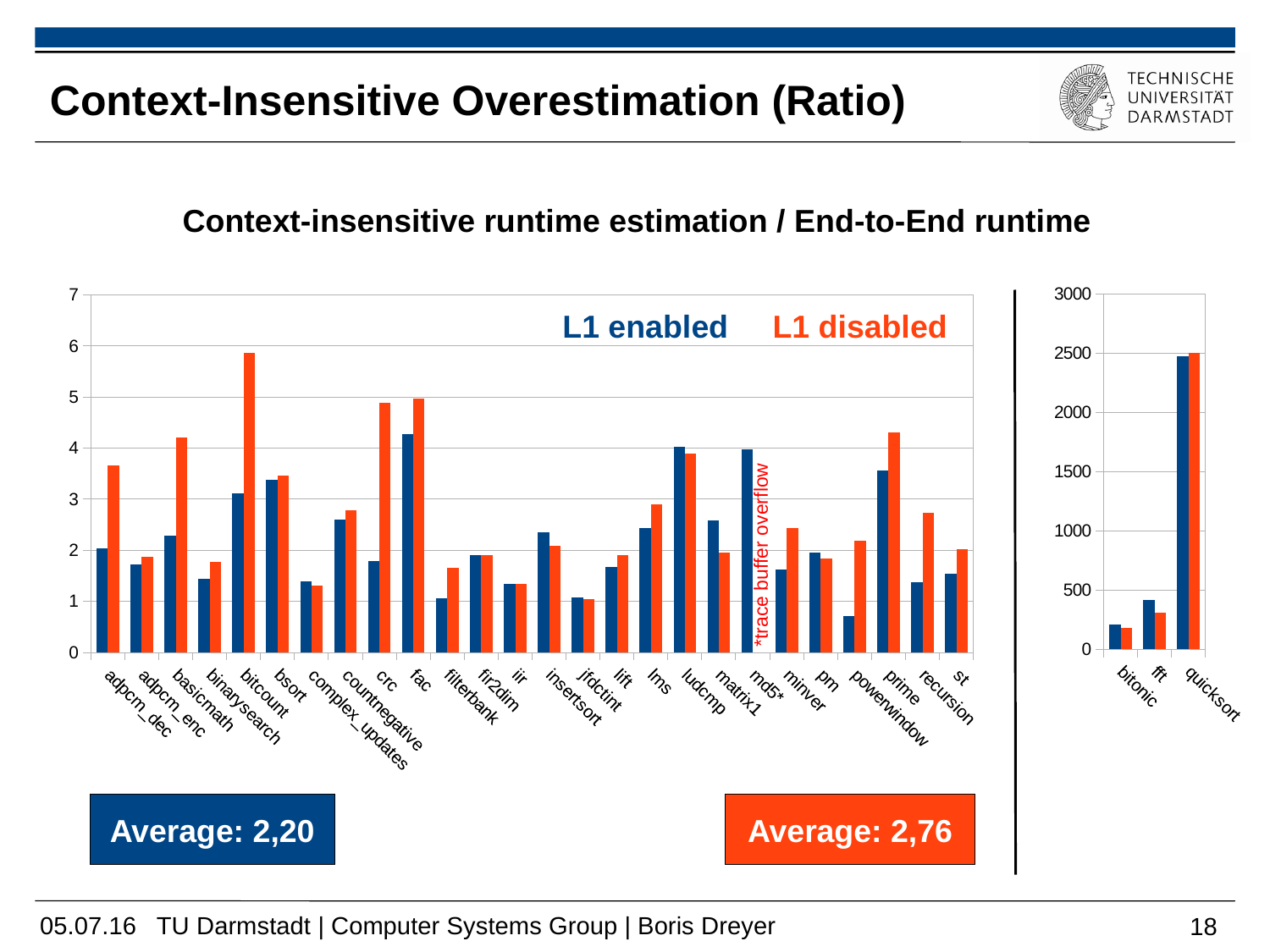## **Context-Sensitive Overestimation (Ratio)**



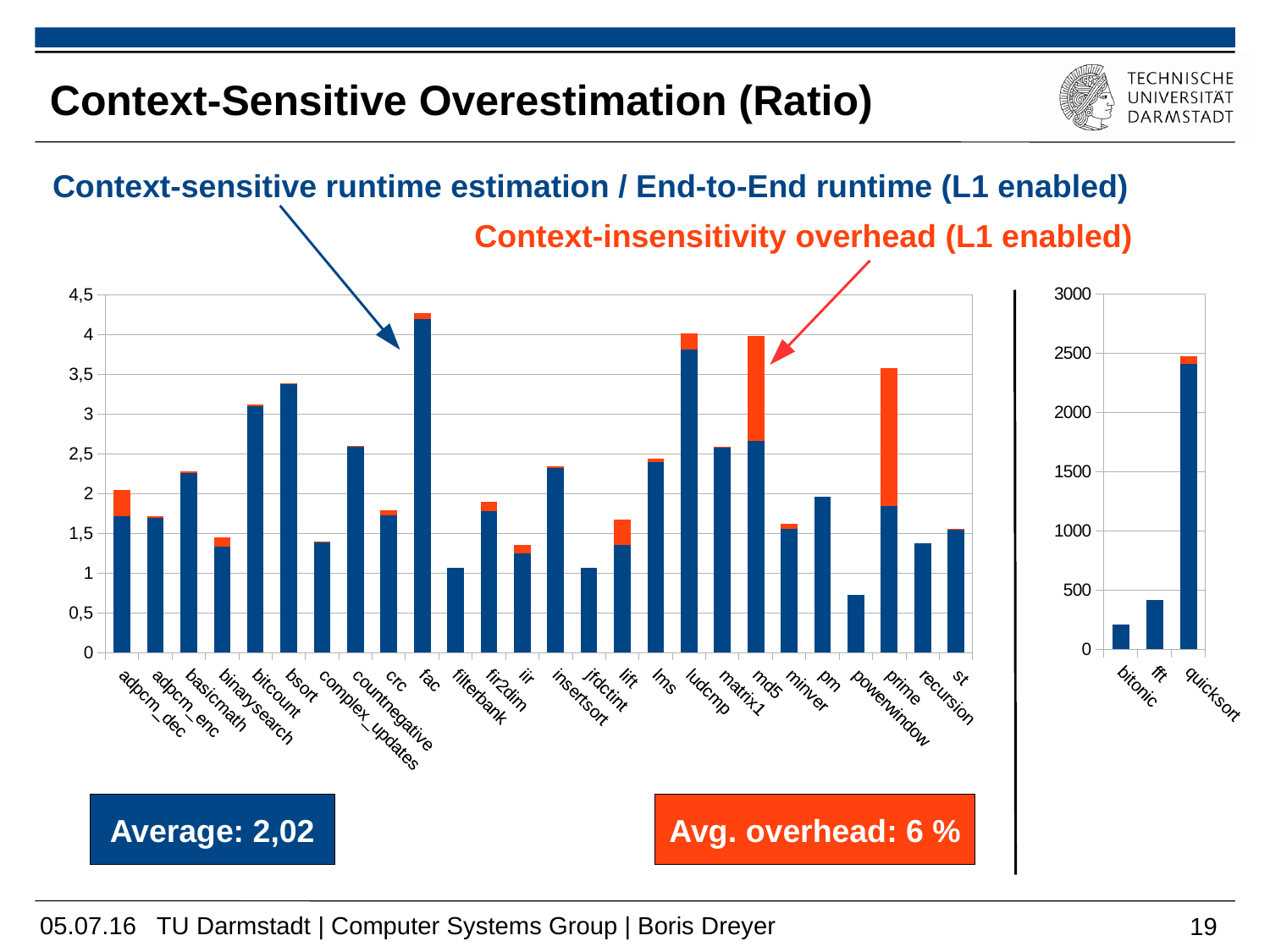## **Conclusion**



## **Continuous**

• We perform direct online aggregation at runtime.

### **Non-intrusive**

• We use the hardware support of modern SoCs.

## **Hybrid WCET Estimation Using Waypoint Graphs**

- We measure waypath execution times online.
- We estimate the overall runtime offline.